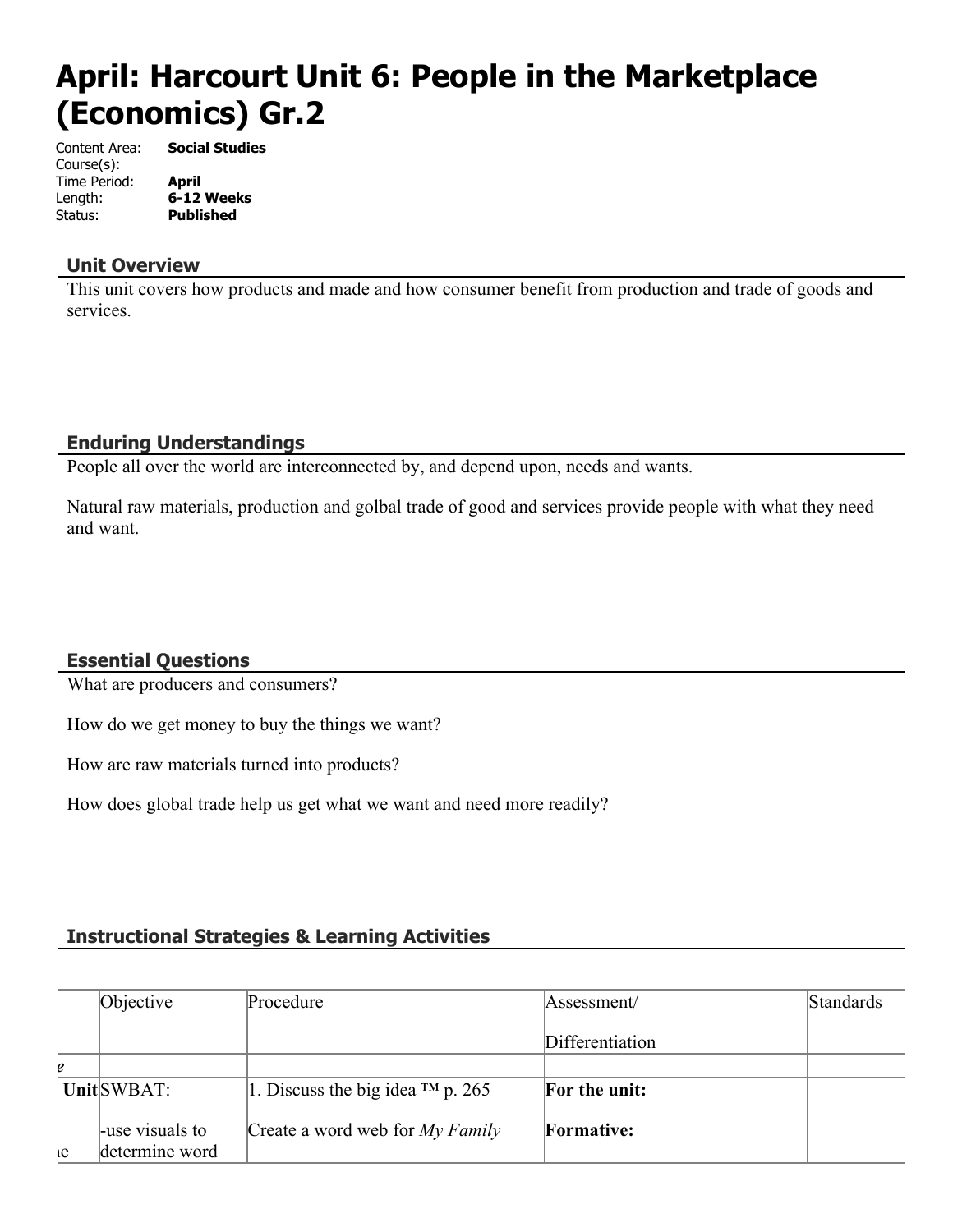|              | meaning                  | 2. Preview vocabulary $^{TM}$ p. 266-67                            | • Teacher observation<br>• Questioning    |             |
|--------------|--------------------------|--------------------------------------------------------------------|-------------------------------------------|-------------|
| he           | -access prior            | 3. Skill- Categorize and Classify <sup>TM</sup> p.                 | • Whiteboard Response                     |             |
| ce           | knowledge                | 268-9 List groups of words on chart ™                              | • Think-Pair Share                        |             |
| $\mathbf{S}$ | -Use categories to       | $ p. 268/$ fill in organizer p. 269                                | • Classroom discussion                    |             |
|              | classify                 | 4. Access prior knowledge-Read                                     | • Workbook pages                          |             |
|              | <b>ntal:</b> information | Supermarket p. 270-75/ ™ 275                                       | • Writing/Performance                     |             |
|              |                          | questioning/response                                               | rubrics included in lesson                |             |
| ıds          | -Interpret charts        |                                                                    | • Pretest                                 |             |
|              | Unit SWBAT:              | 1. Ask students How do producers and                               | For the unit:                             | 6.1.4.C.17  |
|              | -Identify and            | consumers depend on each other?                                    | Differentiation:                          | 6.1.4.D.11  |
|              |                          | explain the roles of 2. Read $p.276-79$ / TM questioning/          |                                           |             |
|              |                          | producer/consumer assess using Review TM p. 279                    | *Refer to Teacher's Manual ESL/ 9.2.4.B.1 |             |
|              |                          |                                                                    | Extra Support/Enrichment ideas            |             |
|              | -Identify                | 3. Activity- Make a chart that shows                               | for each lesson                           | 9.2.4.A.1   |
|              | goods/services           | good and services you buy and use.                                 |                                           |             |
|              |                          | Share                                                              | Will vary according to student            |             |
|              | -Identify parts of a     |                                                                    | readiness /interest/learning              |             |
|              | bar graph                | 4. Practice-Workbook p. 51                                         | profile:                                  |             |
|              |                          | -Interpret bar graph <sup>[5</sup> . Skill-Read a Bar Graph/Make a | • Leveled Text                            |             |
|              |                          | class bar graph of favorite foods? $TM$                            | • Levels of Questioning                   |             |
|              | -Recognize               | $p.280$ read p.280-81 TM questioning                               |                                           |             |
|              | importance of            |                                                                    |                                           |             |
|              | Wanda Montanez           | 6. Practice-Workbook p. 52                                         |                                           |             |
|              |                          | 7. Biography-Wanda Montanez                                        |                                           |             |
|              |                          | (businesswoman) Read p. 282-3 ™                                    |                                           |             |
|              |                          | questioning ™ p.283                                                |                                           |             |
|              | Unit SWBAT:              | 1. Ask students How to people get                                  | • Anchor activities (ongoing-6.1.4.B.4,7) |             |
|              |                          | money to pay for goods and services?                               | listen to books, websites)                |             |
|              | -Understand              |                                                                    | • Harcourt web activities                 | 6.1.4.D.4   |
|              | people have many         | 2. Read $p.284-9$ / TM questioning/                                | • Whiteboard response                     |             |
|              | occupations              | assess using Review $^{TM}$ p. 289                                 | • Flexible Grouping                       | 9.1.4.A.2   |
|              |                          | -Recognize people 3. Write-Make a list of things you like          | • Graphic Organizers                      | 9.1.4.B.2,5 |
|              |                          |                                                                    |                                           |             |
|              |                          |                                                                    | • Videos Discovery                        |             |
|              | make choices             | to do/choose one to help you earn                                  | Education/BrainPop Jr.                    | 9.1.4.E.1   |
|              | about spending           | income. Share                                                      | • KWL Charts                              |             |
|              | -Recognize that          | 4. Practice-Workbook p. 53                                         | • Think-Pair-Share                        | 9.2.4.A.4   |
|              | people do not            |                                                                    | • Reading Buddies                         |             |
|              | always have              | 5. Skill-Make a Choice When                                        | • Enrichment/Remediation                  |             |
|              | enough money for         | Buying/Discuss how students make                                   |                                           |             |
|              | what they want           | choices about things to buy? $TM$ p.290/                           |                                           |             |
|              |                          | read p.290-1 <sup>TM</sup> questioning                             |                                           |             |
|              | -Identify economic       |                                                                    |                                           |             |
|              | choice                   | 6. Practice-Workbook p. 54                                         |                                           |             |
|              | -Compare and             | 7. Point of View-Discuss why people<br>Save money Read p. 292-3 TM |                                           |             |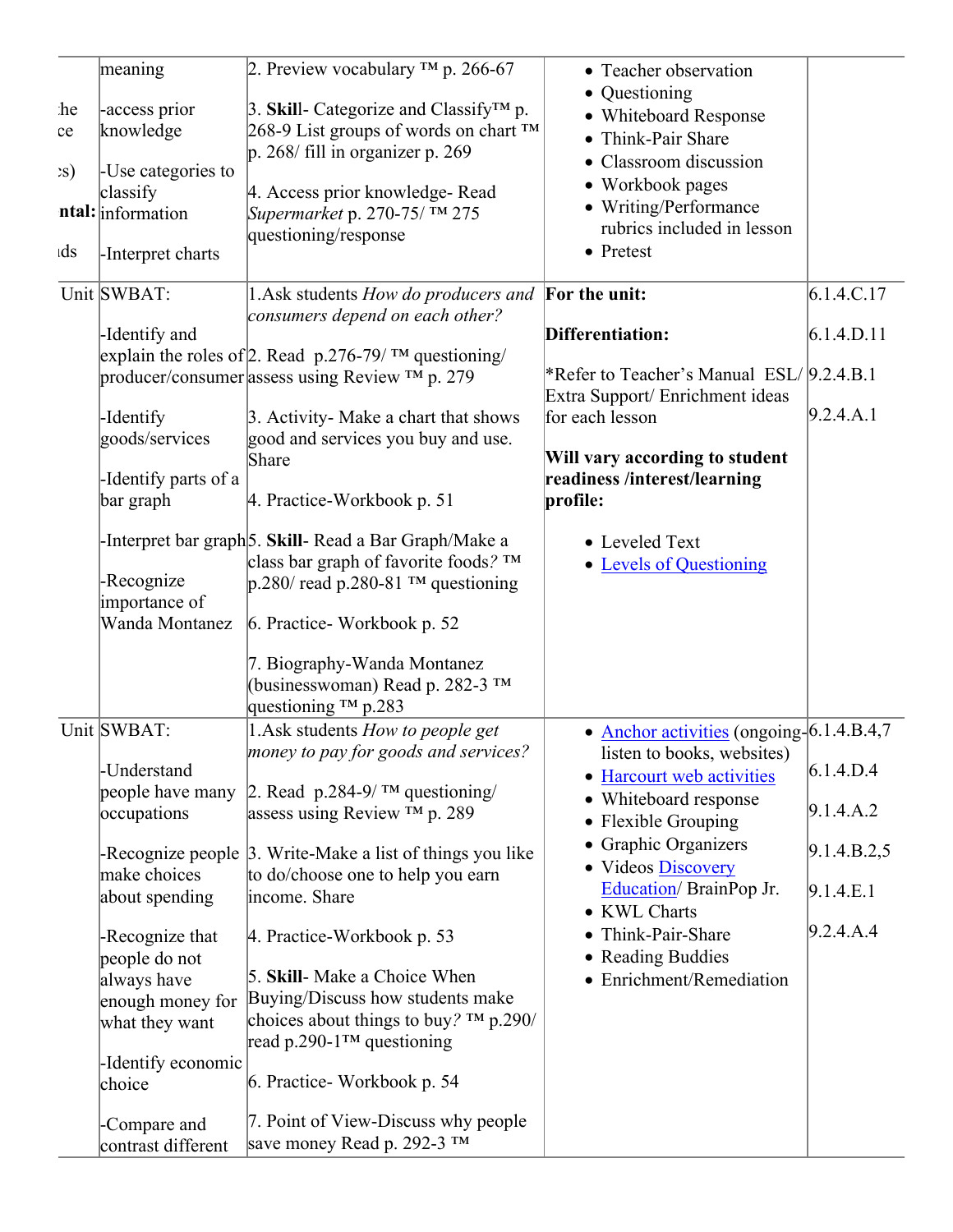|  |                     | points of view with questioning ™ p.293                  |                |
|--|---------------------|----------------------------------------------------------|----------------|
|  | spending            |                                                          |                |
|  | Unit SWBAT:         | 1. Ask students How do raw materials                     | 6.1.4.A.2      |
|  |                     | become products?                                         |                |
|  | -Understand how     |                                                          | 6.1.4.D.4,6,   |
|  | raw materials are   | 2. Read $p.294-99$ / TM questioning/                     |                |
|  | used to make a      | assess using Review $^{TM}$ p. 299                       | 13,17          |
|  | product             |                                                          |                |
|  |                     | 3. Activity- Choose a raw material that                  |                |
|  | -Identify the step  | comes from your community and show                       |                |
|  | of production       | things that can be made from it. Share                   |                |
|  |                     |                                                          |                |
|  | -Recognize          | 4. Practice-Workbook p. 55                               |                |
|  | products are        |                                                          |                |
|  | shipped and sold    | 5. Skill- Read a Flow Chart/How does                     |                |
|  |                     | wheat end up in a loaf of bread in the                   |                |
|  | -Describe the       | store? TM p.300/ read p.300-01 TM                        |                |
|  | purpose of a        | questioning                                              |                |
|  | flowchart/interpret |                                                          |                |
|  |                     | 6. Practice- Workbook p. 56/ Make a                      |                |
|  |                     | flowchart                                                |                |
|  | Unit SWBAT:         |                                                          | 6.1.4.A.116.   |
|  |                     | 1.Ask students Why so we make, sell,                     |                |
|  |                     | and buy more of some things than                         |                |
|  | -Understand the     | others?                                                  |                |
|  | concepts of         |                                                          |                |
|  | scarcity            | 2. Read p.302-05/ $\text{TM}$ questioning/               |                |
|  |                     | assess using Review $TM$ p. 305                          |                |
|  | -Understand         |                                                          |                |
|  | concept of supply   | 3. Write-Imagine you are a farmer,                       |                |
|  | and demand          | write about something that caused your                   |                |
|  |                     | crop to fail. Share                                      |                |
|  | -Use a KWL chart    |                                                          |                |
|  |                     | to set a purpose for 4. Practice-Workbook p. 57          |                |
|  | reading             |                                                          |                |
|  |                     | 5. Skill- Preview and Question/Ask-                      |                |
|  | -Record data on a   | What would you include in a report                       |                |
|  | KWL chart           | about blueberries? $TM$ p.306/ read                      |                |
|  |                     | $p.306-7$ TM questioning                                 |                |
|  |                     |                                                          |                |
|  |                     | 6. Practice-Workbook p. 58                               |                |
|  | Unit SWBAT:         | 1.Ask students How does trade help                       | 6.1.4.A.3, 10, |
|  |                     | people meet their needs?                                 |                |
|  | -Define and         |                                                          | 11             |
|  |                     |                                                          |                |
|  |                     | identify barter and 2. Read $p.308-11$ / TM questioning/ | 6.1.4.D.4.12,  |
|  | trade               | assess using Review $TM$ p. 311                          |                |
|  |                     |                                                          | 16,17          |
|  | -Understand the     | 3. Activity- Draw a picture and label                    |                |
|  | concept of trade    | goods you would be willing to                            |                |
|  | with another        | trade.Share                                              |                |
|  | country             |                                                          |                |
|  |                     | 4. Practice-Workbook p. 59                               |                |
|  | -Understand that    |                                                          |                |
|  |                     |                                                          |                |
|  |                     | countries help each 6. Citizenship-Read Countries Help   |                |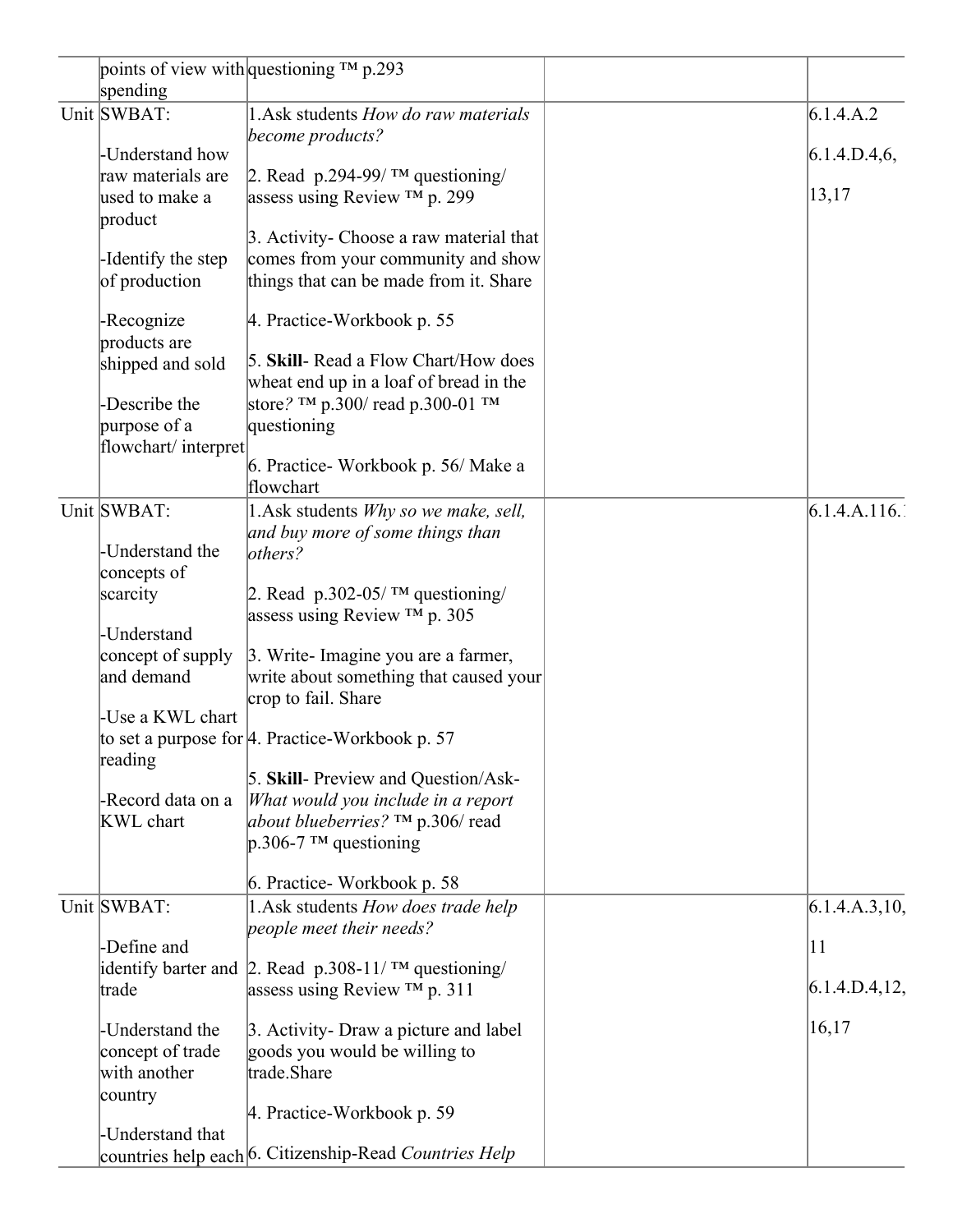|   | other in times of                   | <i>Each Other p.</i> 312-13 <sup>TM</sup> questioning                        |            |  |
|---|-------------------------------------|------------------------------------------------------------------------------|------------|--|
|   | meed                                |                                                                              |            |  |
|   | Unit SWBAT:                         | 1. Review questioning $TM$ p. 316-319                                        |            |  |
| W | -Review concepts<br>learned in unit | $\vert$ 2. Workbook p. 61/ Study Guide<br>Review answers whole class/discuss |            |  |
|   |                                     | *Harcourt website- Adventure Activity                                        |            |  |
|   | Unit SWBAT:                         | 1. Administer unit test                                                      | Summative: |  |
|   | -Recall concepts<br>learned in unit | 2. Use data for reteaching                                                   | Unit Test  |  |

# **Integration of Career Readiness, Life Literacies, and Key Skills**

| PFL.9.1.2.FP.3      | Identify the factors that influence people to spend or save (e.g., commercials, family,<br>culture, society).                                                                                  |
|---------------------|------------------------------------------------------------------------------------------------------------------------------------------------------------------------------------------------|
| TECH.9.4.2.IML.2    | Represent data in a visual format to tell a story about the data (e.g., 2.MD.D.10).                                                                                                            |
| TECH.9.4.2.GCA.1    | Articulate the role of culture in everyday life by describing one's own culture and<br>comparing it to the cultures of other individuals (e.g., 1.5.2.C2a, 7.1.NL.IPERS.5,<br>7.1.NL.IPERS.6). |
| WRK.9.1.2.CAP.3     | Define entrepreneurship and social entrepreneurship.                                                                                                                                           |
| PFL.9.1.2.CR.2      | List ways to give back, including making donations, volunteering, and starting a business.                                                                                                     |
| TECH.9.4.2.CI.1     | Demonstrate openness to new ideas and perspectives (e.g., 1.1.2.CR1a, 2.1.2.EH.1,<br>6.1.2. Civics CM. 2).                                                                                     |
| WRK.9.1.2.CAP.4     | List the potential rewards and risks to starting a business.                                                                                                                                   |
| WRK.9.2.2.CAP.1     | Make a list of different types of jobs and describe the skills associated with each job.                                                                                                       |
| PFL.9.1.2.CR.1      | Recognize ways to volunteer in the classroom, school and community.                                                                                                                            |
| <b>WRK.K-12.P.5</b> | Utilize critical thinking to make sense of problems and persevere in solving them.                                                                                                             |
| TECH.9.4.2.CT.3     | Use a variety of types of thinking to solve problems (e.g., inductive, deductive).                                                                                                             |
| WRK.9.1.2.CAP.2     | Explain why employers are willing to pay individuals to work.                                                                                                                                  |
| PFL.9.1.2.FP.1      | Explain how emotions influence whether a person spends or saves.                                                                                                                               |
| <b>WRK.K-12.P.2</b> | Attend to financial well-being.                                                                                                                                                                |
| <b>WRK.K-12.P.3</b> | Consider the environmental, social and economic impacts of decisions.                                                                                                                          |
| <b>WRK.K-12.P.4</b> | Demonstrate creativity and innovation.                                                                                                                                                         |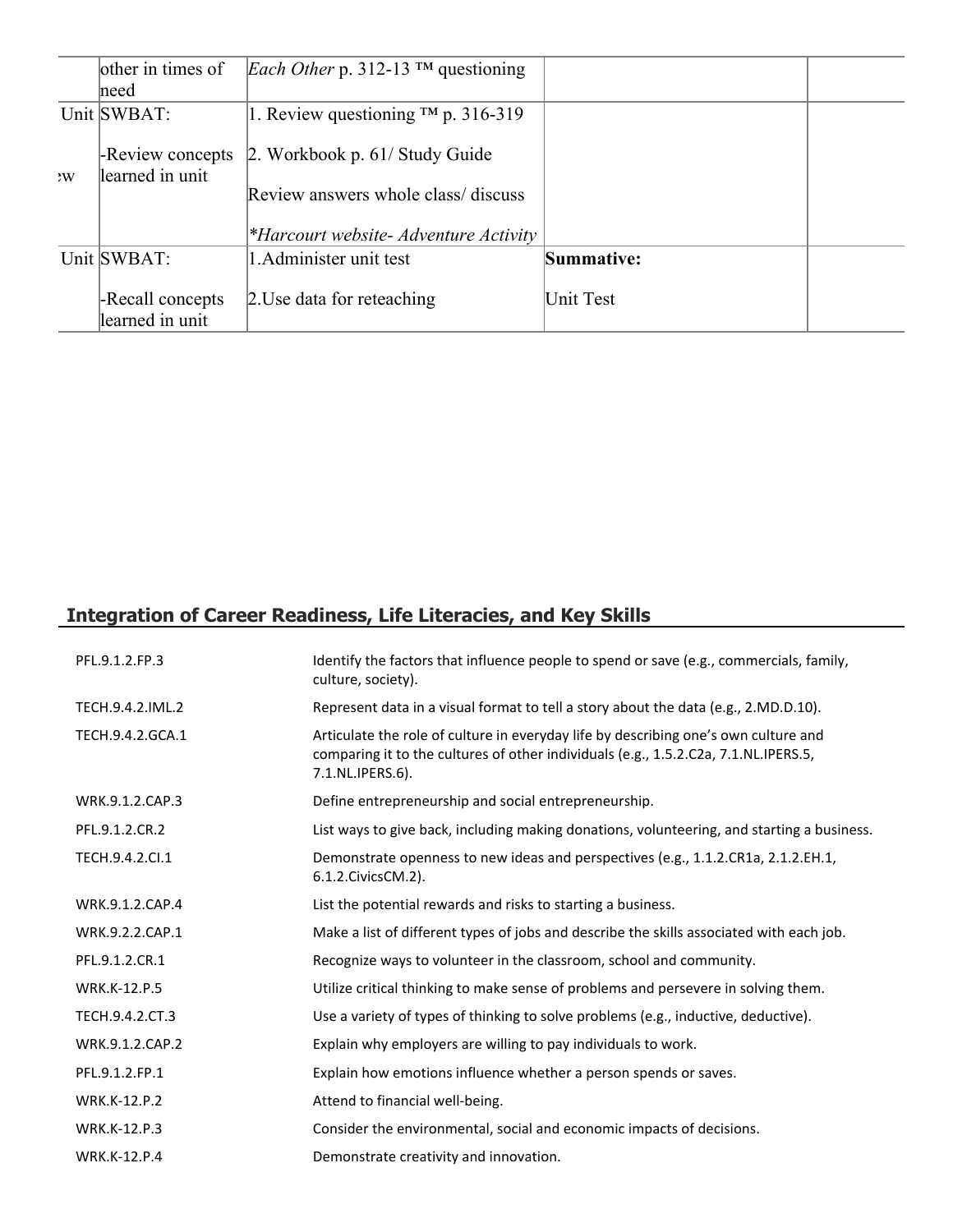| <b>WRK.K-12.P.8</b> | Use technology to enhance productivity increase collaboration and communicate<br>effectively. |
|---------------------|-----------------------------------------------------------------------------------------------|
| PFL.9.1.2.FP.2      | Differentiate between financial wants and needs.                                              |
| PFL.9.1.4.A.2       | Identify potential sources of income.                                                         |
| <b>WRK.K-12.P.7</b> | Plan education and career paths aligned to personal goals.                                    |
| <b>WRK.K-12.P.9</b> | Work productively in teams while using cultural/global competence.                            |
| PFL.9.1.4.B.1       | Differentiate between financial wants and needs.                                              |
| CRP.K-12.CRP1       | Act as a responsible and contributing citizen and employee.                                   |
| CRP.K-12.CRP12      | Work productively in teams while using cultural global competence.                            |
| CRP.K-12.CRP3       | Attend to personal health and financial well-being.                                           |

#### **Technology and Design Integration**

Students will interact with Smartboard, IPads, Chromebooks, and a document camera.

| CS.K-2.8.2.2.ETW.1  | Classify products as resulting from nature or produced as a result of technology.                                                   |
|---------------------|-------------------------------------------------------------------------------------------------------------------------------------|
| CS.K-2.8.1.2.DA.4   | Make predictions based on data using charts or graphs.                                                                              |
| CS.K-2.8.2.2. ITH.1 | Identify products that are designed to meet human wants or needs.                                                                   |
| CS.K-2.8.1.2.NI.2   | Describe how the Internet enables individuals to connect with others worldwide.                                                     |
| $CS.K-2.8.1.2.1C.1$ | Compare how individuals live and work before and after the implementation of new<br>computing technology.                           |
| CS.K-2.8.2.2.ITH.2  | Explain the purpose of a product and its value.                                                                                     |
| CS.K-2.8.1.2.CS.1   | Select and operate computing devices that perform a variety of tasks accurately and<br>quickly based on user needs and preferences. |
| CS.K-2.8.2.2.ED.1   | Communicate the function of a product or device.                                                                                    |
| CS.K-2.8.2.2.ETW.2  | Identify the natural resources needed to create a product.                                                                          |

# **Interdisciplinary Connections**

| LA.2.CCSS.ELA-Literacy.CCRA.R.1 | Read closely to determine what the text says explicitly and to make logical inferences from<br>it; cite specific textual evidence when writing or speaking to support conclusions drawn<br>from the text. |
|---------------------------------|-----------------------------------------------------------------------------------------------------------------------------------------------------------------------------------------------------------|
| LA.2.CCSS.ELA-Literacy.CCRA.R.2 | Determine central ideas or themes of a text and analyze their development; summarize<br>the key supporting details and ideas.                                                                             |
| LA.2.CCSS.ELA-Literacy.CCRA.R.4 | Interpret words and phrases as they are used in a text, including determining technical,<br>connotative, and figurative meanings, and analyze how specific word choices shape<br>meaning or tone.         |
| CCSS.ELA-Literacy.RI.2.1        | Ask and answer such questions as who, what, where, when, why, and how to demonstrate<br>understanding of key details in a text.                                                                           |
| CCSS.ELA-Literacy.RI.2.4        | Determine the meaning of words and phrases in a text relevant to a grade 2 topic or<br>subject area.                                                                                                      |
| CCSS.ELA-Literacy.RI.2.5        | Know and use various text features (e.g., captions, bold print, subheadings, glossaries,<br>indexes, electronic menus, icons) to locate key facts or information in a text efficiently.                   |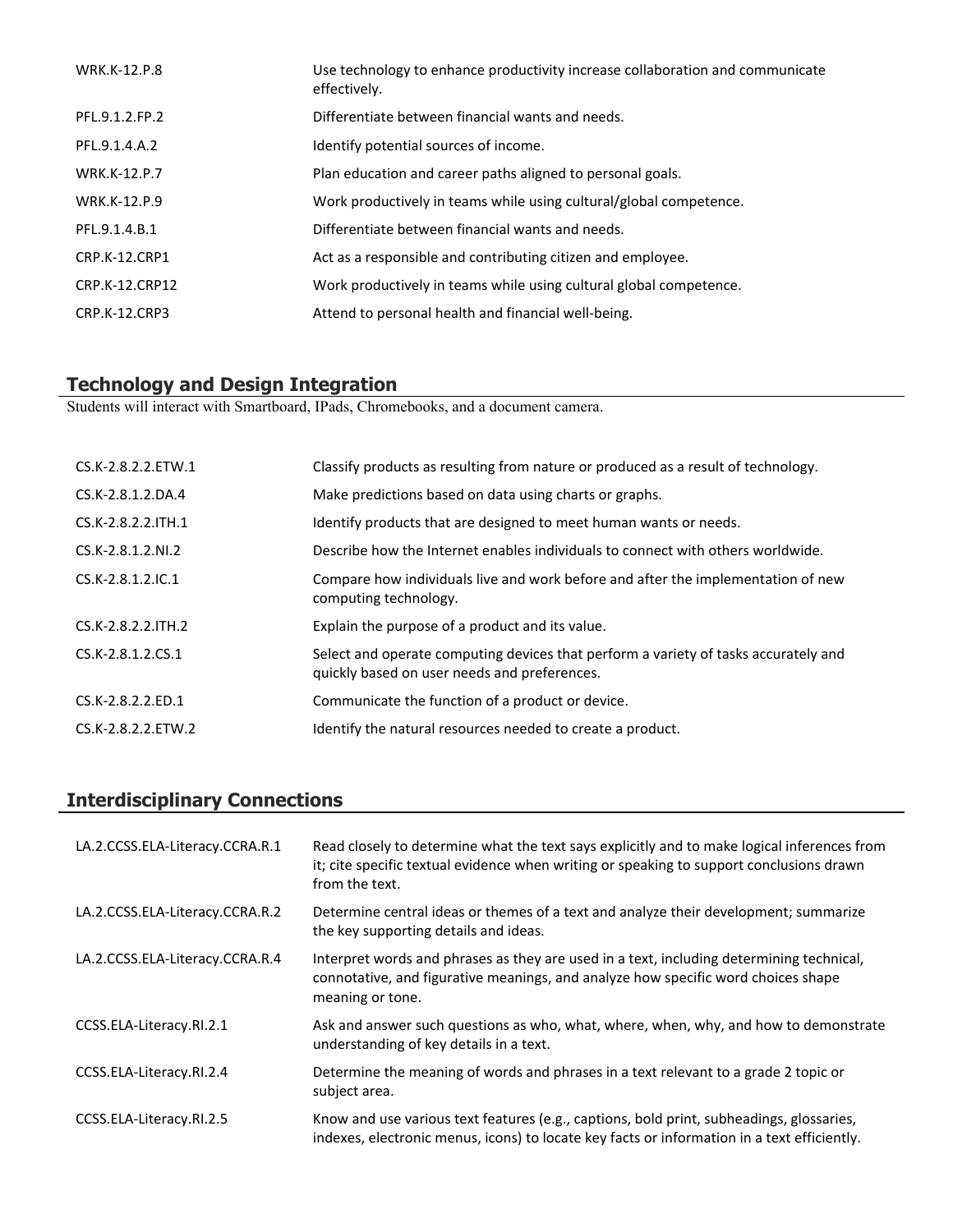| CCSS.ELA-Literacy.RF.2.3  | Know and apply grade-level phonics and word analysis skills in decoding words.                                                                                                                                                                   |
|---------------------------|--------------------------------------------------------------------------------------------------------------------------------------------------------------------------------------------------------------------------------------------------|
| CCSS.ELA-Literacy.RI.2.10 | By the end of year, read and comprehend informational texts, including history/social<br>studies, science, and technical texts, in the grades 2-3 text complexity band proficiently,<br>with scaffolding as needed at the high end of the range. |
| CCSS.ELA-Literacy.RF.2.4  | Read with sufficient accuracy and fluency to support comprehension.                                                                                                                                                                              |

# **Differentiation**

- Understand that gifted students, just like all students, come to school to learn and be challenged.
- Pre-assess your students. Find out their areas of strength as well as those areas you may need to address before students move on.
- Consider grouping gifted students together for at least part of the school day.
- Plan for differentiation. Consider pre-assessments, extension activities, and compacting the curriculum.
- Use phrases like "You've shown you don't need more practice" or "You need more practice" instead of words like "qualify" or "eligible" when referring to extension work.
- Encourage high-ability students to take on challenges. Because they're often used to getting good grades, gifted students may be risk averse.

#### **Definitions of Differentiation Components**:

- o Content the specific information that is to be taught in the lesson/unit/course of instruction.
- o Process how the student will acquire the content information.
- o Product how the student will demonstrate understanding of the content.
- o Learning Environment the environment where learning is taking place including physical location and/or student grouping

#### **Differentiation occurring in this unit:**

#### **For the unit:**

# **Differentiation:**

\*Refer to Teacher's Manual ESL/ Extra Support/ Enrichment ideas for each lesson

# **Will vary according to student readiness /interest/learning profile:**

- Leveled Text
- [Levels of Questioning](http://www.bloomstaxonomy.org/Blooms%20Taxonomy%20questions.pdf)
- [Anchor activities](http://www.rec4.com/filestore/REC4_AnchorActivityPacket_080513.pdf) (ongoing-listen to books, websites)
- [Harcourt web activities](http://www.harcourtschool.com/ss1/)
- Whiteboard response
- Flexible Grouping
- Graphic Organizers
- Videos [Discovery Education/](http://www.discoveryeducation.com/) BrainPop Jr.
- KWL Charts
- Think-Pair-Share
- Reading Buddies
- Enrichment/Remediation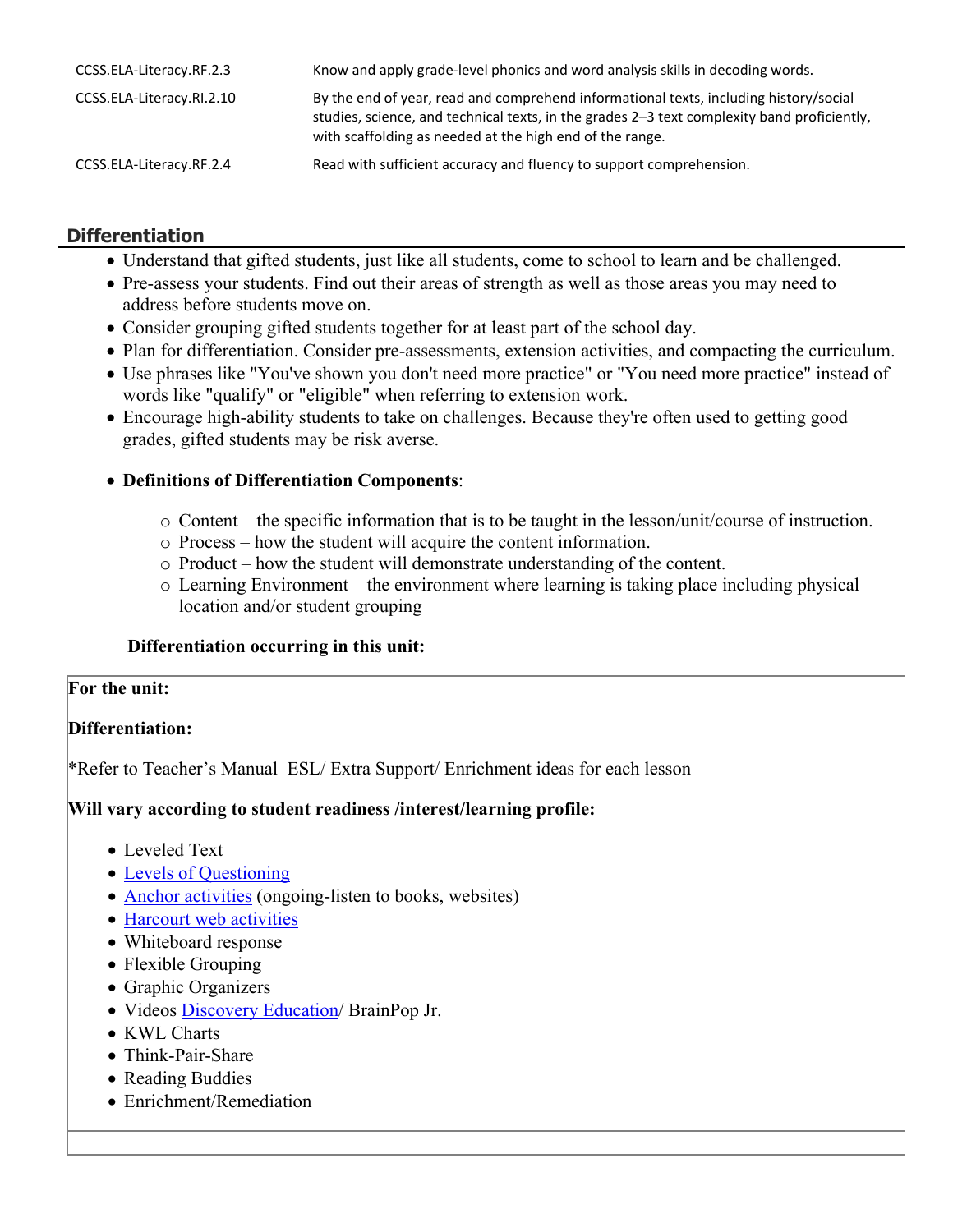#### **Modifications & Accommodations**

IEP and 504 accommodations

Refer to QSAC EXCEL SMALL SPED ACCOMMOCATIONS spreadsheet in this discipline.

#### **Benchmark Assessments**

**Benchmark Assessments** are given periodically (e.g., at the end of every quarter or as frequently as once per month) throughout a school year to establish baseline achievement data and measure progress toward a standard or set of academic standards and goals.

#### **Schoolwide Benchmark assessments:**

Aimsweb benchmarks 3X a year

Linkit Benchmarks 3X a year

DRA

Projects/Rubrics

#### **Formative Assessments**

Assessment allows both instructor and student to monitor progress towards achieving learning objectives, and can be approached in a variety of ways. **Formative assessment** refers to tools that identify misconceptions, struggles, and learning gaps along the way and assess how to close those gaps. It includes effective tools for helping to shape learning, and can even bolster students' abilities to take ownership of their learning when they understand that the goal is to improve learning, not apply final marks (Trumbull and Lash, 2013). It can include students assessing themselves, peers, or even the instructor, through writing, quizzes, conversation, and more. In short, formative assessment occurs throughout a class or course, and seeks to improve student achievement of learning objectives through approaches that can support specific student needs (Theal and Franklin, 2010, p. 151).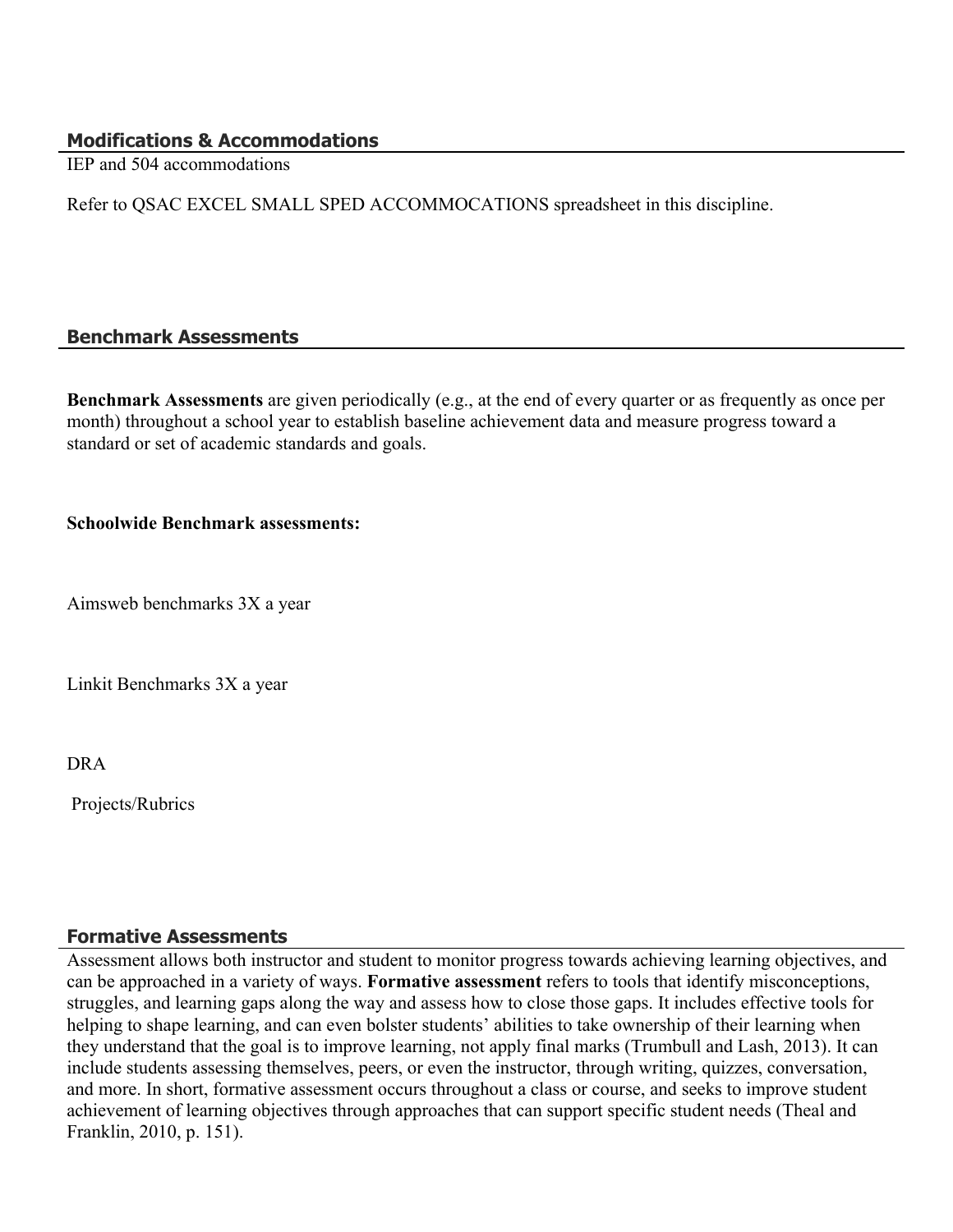#### **Formative Assessments used in this unit:**

- Teacher observation
- Questioning
- Whiteboard Response
- Think-Pair Share
- Classroom discussion
- Workbook pages
- Writing/Performance rubrics included in lesson

Pretest

# **Summative Assessments**

**summative assessments** evaluate student learning, knowledge, proficiency, or success at the conclusion of an instructional period, like a unit, course, or program. Summative assessments are almost always formally graded and often heavily weighted (though they do not need to be). Summative assessment can be used to great effect in conjunction and alignment with formative assessment, and instructors can consider a variety of ways to combine these approaches.

#### **Summative assessments for this unit:**

Unit Test

# **Instructional Materials**

Hartcourt textbook

See materials embedded in lessons above.

Supplemental:

Read alouds

Leveled readers

# **Standards**